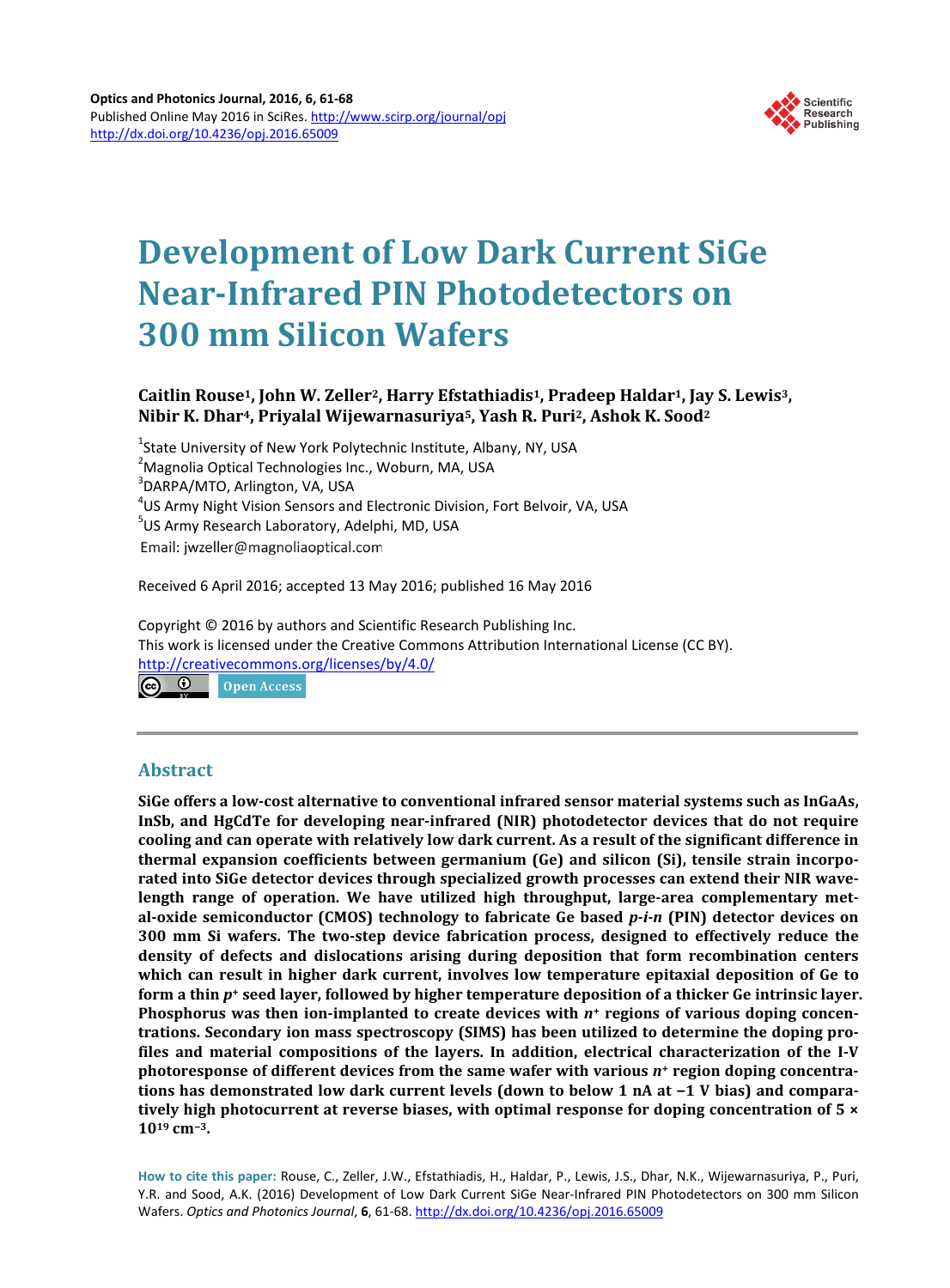## **Keywords**

## **Photodetectors, Infrared Detectors, Germanium, Photodiodes, Large-Area Wafers**

## **1. Introduction**

The increasingly widespread capability for growing germanium epitaxially on silicon in recent years has enabled the incorporation of Ge in an expanded array of detector applications. Silicon has a relatively large band gap of 1.12 eV corresponding to an absorption cutoff wavelength of ~1100 nm, which makes Si photodetectors unsuitable for applications requiring detection of near-infrared (NIR) wavelengths in the range of 1200 - 1600 nm and beyond. Germanium, also a group IV material, has a smaller indirect band gap of 0.66 eV. As a result, Ge absorption layers offer substantially higher optical absorption and enhanced transport properties over longer NIR wavelengths than possible with Si, making Ge based devices promising candidates for numerous applications requiring detection of NIR radiation.

Group III-V compound semiconductor and HgCdTe based infrared photodetectors offer certain advantages including high absorption efficiency, high carrier drift velocity, and mature design and fabrication technology. HgCdTe infrared photodetectors have been developed for 1 - 3, 3 - 5, and 8 - 14 µm applications, InSb for 3 - 5  $\mu$ m applications, and InGaAs for ~1.1 - 1.7  $\mu$ m applications [\[1\]](#page-6-0)[-\[3\].](#page-6-1) However, III-V detectors commonly require cooling (typically down to 77 K), and integrating them into the Si complementary metal-oxide semiconductor (CMOS) process is likewise at the expense of high cost and greater complexity and can introduce doping contaminants into the devices since III-V materials can act as dopants for group IV materials [\[4\].](#page-6-2) Furthermore, HgCdTe detectors designed to operate at NIR wavelengths down to 1 µm normally require filtering to limit interference from longer wavelengths and consequently are relatively expensive to produce [\[5\].](#page-6-3)

Therefore, CMOS-compatible NIR detection devices capable of operating at room temperature would offer significantly reduced size, weight, and power (SWaP) as well as lower production costs, and thus be very advantageous for a substantial number of applications. With this as our objective, we have developed uncooled detectors devices based on SiGe on leading-edge 300 mm wafers fabricated using a CMOS process. Due to their extended absorption spectrum compared to Si, Ge detector devices can provide responsivities at 1310 nm and 1550 nm that are comparable to those of commercially available InGaAs photodetectors [\[6\].](#page-6-4) While dark current densities reported for Ge *p-i-n* (PIN) detectors have typically exceeded those of group III-V material devices, we have developed detector devices with dark currents low enough for most pertinent sensing applications [\[7\].](#page-6-5)

Due to their relatively high sensitivity to NIR wavelengths (particularly 1310 nm and 1550 nm), uncooled Ge based photodetectors are ideal for telecommunications related applications, as well as for enabling low-cost and high performance optical interconnections that effectively bridge Si electronics with optics [\[8\].](#page-6-6) Other commercial applications of interest include robot/machine vision, imaging for border surveillance and law enforcement, and biomedical applications such as spectral-domain optical coherence [\[9\].](#page-6-7) In addition, NIR-sensitive Ge sensors can potentially benefit military applications such as plume chemical spectra analysis and day-night vision for warfighters and ground vehicles, as well as detection of muzzle flashes and hostile mortar fire, incendiary events that emit large amounts of energy in the NIR spectral region [\[10\].](#page-6-8)

## **2. Detector Design Concept**

#### **2.1. Extending NIR Operating Wavelength Range**

Since the lattice constant of Ge exceeds of that of Si by 4.2%, very thin epitaxial Ge layers grown on Si substrates are usually compressively strained. If a layer of epitaxial Ge is grown significantly thicker than the critical thickness of  $\sim$ 1 nm on a Si substrate at temperatures above 600°C, it will nearly completely relax [\[11\]](#page-6-9) [\[12\].](#page-6-10) However, because Ge has a larger thermal expansion coefficient than Si, when the temperature is reduced to ~300 K after growth the consequent decrease in the lattice constant of the Ge will be suppressed by the relatively thick Si substrate. This results in generation of tensile strain in the Ge layer typically within the range of 0.15% - 0.30% [\[13\].](#page-6-11)

Ge has a direct band gap of 0.80 eV, which is only 140 meV above its dominant indirect band gap. The presence of biaxial tensile stress in Ge causes both the direct and indirect gaps to shrink with the direct gap shrinking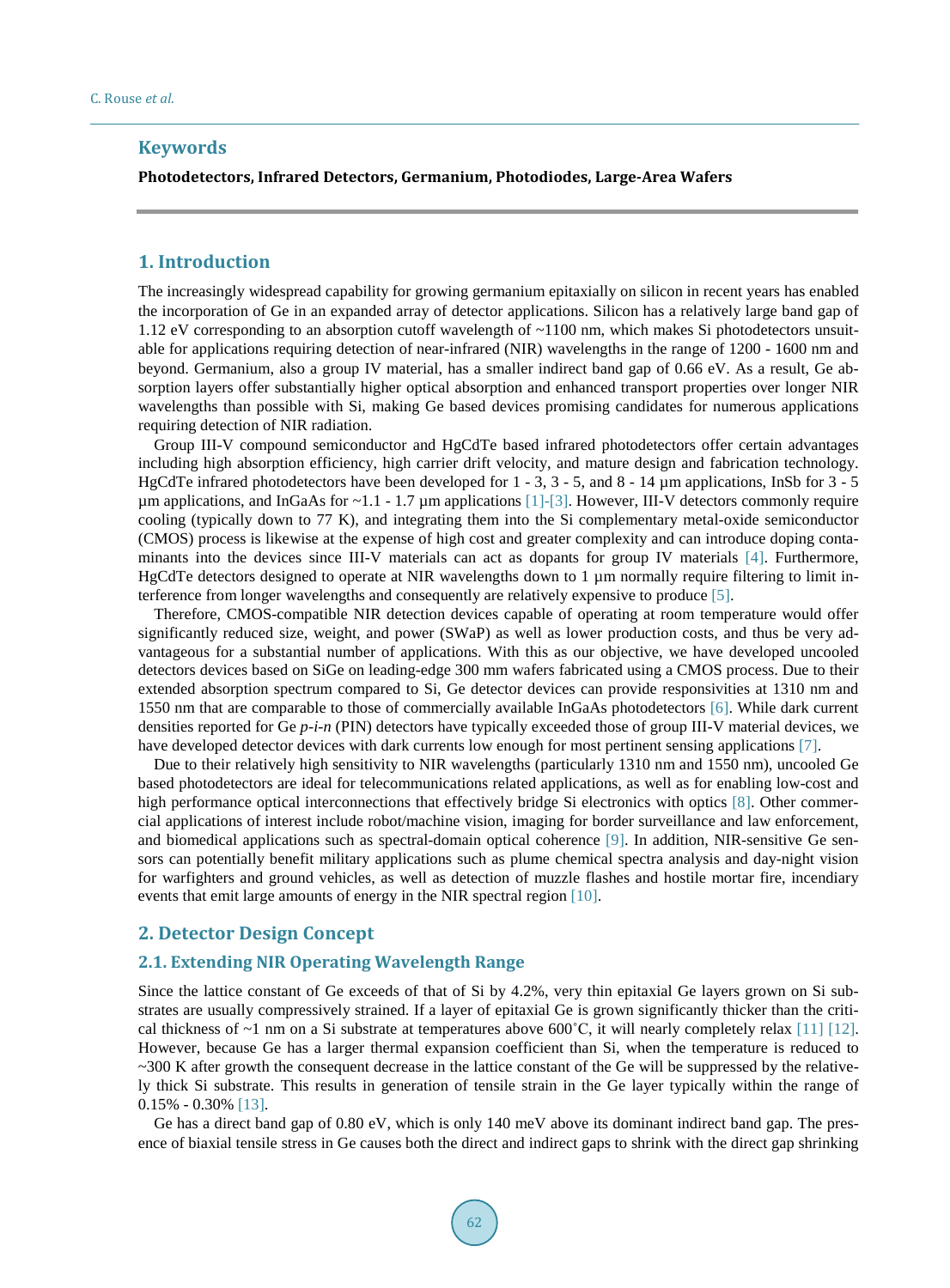faster, causing the Ge to transition from an indirect gap material towards a direct gap material [\[4\]](#page-6-2) [\[13\].](#page-6-11) The incorporation of tensile strain thus offers a means of providing greater sensitivity for sensor operation at longer NIR wavelengths [\[14\].](#page-6-12) For example, if 0.2% tensile strain is introduced into epitaxial Ge layers, the direct band gap will reduce from 0.80 eV to  $\sim$ 0.77 eV, corresponding to the cutoff wavelength increasing from 1550 nm to  $\sim$ 1610 nm and thus providing higher optical absorption over the L band (1565 - 1625 nm) used in telecommunications [\[6\].](#page-6-4)

## **2.2. Reducing Dark Current**

At room temperature, leakage or dark current in PIN photodetectors is mainly generated from traps at recombination centers comprising defects and/or threading dislocations that have arisen during the growth process. Higher levels of dark current result in increased power consumption, and shot noise associated with the leakage current can also degrade the signal-to-noise ratio and lower sensitivity in NIR detectors [\[15\].](#page-6-13) In designing photodetectors, and in particular uncooled detectors, it is crucial to ensure that the dark current remains at an acceptable level generally considered to be  $1 \mu A$  or less [\[16\].](#page-7-0) Measures to potentially limit dark/leakage current include enhancing device surface and/or sidewall passivation, improving crystalline quality of material layers and adjusting the doping levels, and using optimized growth methods. It is notable that lowering band gap in Ge by incorporating tensile strain reduces the density of states for holes, leading to decreased intrinsic carrier density that can also contribute to lower reverse dark current in detector devices.

## **3. Device Fabrication Process**

#### **3.1. Growth/Fabrication Process Overview**

We have fabricated Ge based PIN photodetector devices on 300 mm (12 inch) diameter Si wafers at the Colleges of Nanoscale Science and Engineering (CNSE), State University of New York Polytechnic Institute (SUNY Poly), located in Albany, NY. This facility offers industry-leading wafer processing technologies and high-end CMOS fabrication capabilities in fully equipped 300 mm cleanrooms with large-area Si/Ge tools, enabling epitaxial growth of Ge for the development of room temperature operation photodetectors that can be heterogeneously integrated with CMOS circuitry for significant cost reduction.

The deposition of Ge in the development of the normal-incidence PIN Ge photodetectors is accomplished through a two-step growth process intended to reduce threading dislocations arising primarily from lattice mismatch between the Si and Ge to enable higher quality Ge films with consequently lower dark current [\[17\].](#page-7-1) This growth technique involves initial low temperature deposition of Ge to form a thin strain-relaxed seed layer, and successive high temperature growth to form a thicker absorbing film. All Ge depositions were performed using a 300 mm reduced-pressure chemical vapor deposition (RPCVD) system utilizing germane as the precursor and hydrogen as the carrier gas with typical reactor pressures in the range of 5 - 100 Torr. The RPCVD method provides high control of layer and multi-layer thicknesses, making it well suited for large-scale wafer fabrication.

#### **3.2. Two-Step Growth Process**

The first low temperature growth step involves fully planar homoepitaxial deposition of a relatively thin Ge  $p^+$ (boron) doped seed/buffer layer on a 300 mm Si wafer substrate at temperatures of 350˚C - 400˚C. At this relatively low growth temperature range intended to promote planar growth, the low surface diffusivity of Ge kinetically suppresses undesired three-dimensional Stranski-Krastanov islanding that can otherwise result from strain release [\[18\].](#page-7-2) By contrast, seed layer deposition at temperatures below 320˚C commonly leads to crystallographic defect formation, while that at temperatures above 400˚C can produce surface roughening due to the increased surface mobility of Ge [\[19\].](#page-7-3)

In the subsequent high temperature step of the growth process, a layer of intrinsic Ge serving as the absorption region is grown at 550˚C - 600˚C. This temperature range was chosen to ensure satisfactory deposition rates for smooth high crystal quality Ge films with sufficient tensile strain [\[18\].](#page-7-2) Due to the difference in thermal expansion coefficients between the Ge and underlying Si substrate as discussed previously, compressive stain is effected in this intrinsic layer upon cooling following the high temperature growth. The wafer was later annealed at 600˚C for 30 s. A flowchart illustrating the sequential device fabrication process steps is given in **[Figure 1](#page-3-0)**.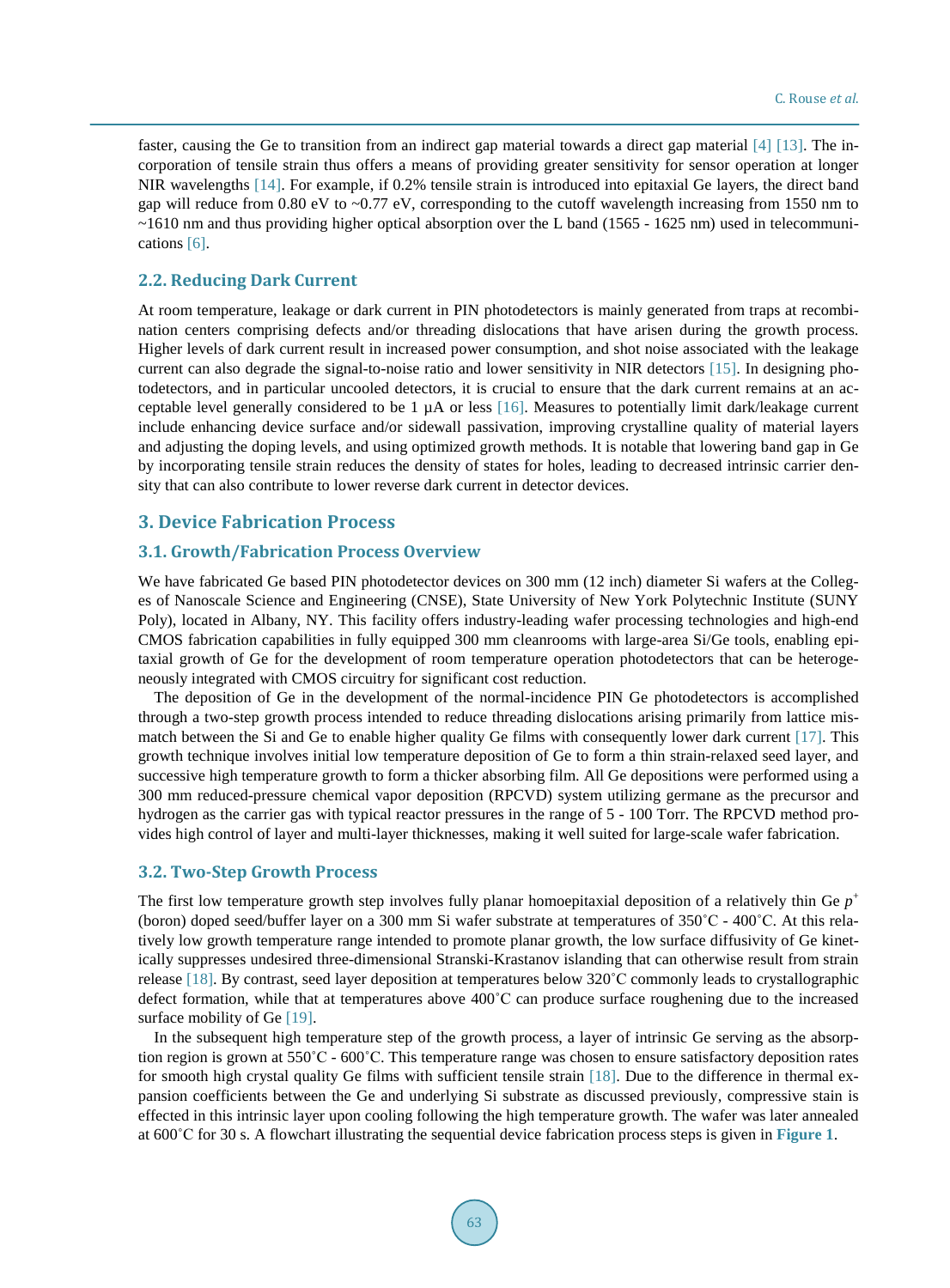<span id="page-3-0"></span>

**Figure 1.** Flowchart illustrating device fabrication process including two-step growth.

## **3.3. Final Device Fabrication Steps**

Following the two-step growth of the Ge seed and intrinsic layers, upper  $n^+$  regions were formed through ion implantation of phosphorus (P) into the underlying intrinsic layer. The basic steps comprising this process are described as follows: A layer of SiO<sub>2</sub> was deposited above the *i*-Ge layer, intended to isolate states at the interface between it and the signal carrying layers as well as reduce traps that could contribute to leakage current [\[20\].](#page-7-4) Circular windows were then opened in this oxide to the underlying *i*-Ge using reactive-ion etching (RIE), in which a thin 20 nm layer of screen oxide was deposited. Next, P was ion-implanted at 60 keV through the screen oxide layer in the portions exposed by the windows, forming  $n^+$  regions under these openings. (The processed 300 mm wafer was subjected to various degrees of P ion implantation, producing four different *n*<sup>+</sup> region doping levels in its quadrants ranging from  $5 \times 10^{18}$  cm<sup>-3</sup> to  $1 \times 10^{20}$  cm<sup>-3</sup>.) The screen oxide was then etched away.

After formation of the  $n^+$  regions, diffusion barrier layers composed of tantalum nitride (TaN), which is thermodynamically stable with respect to copper (Cu) and has low electrical resistance, were implemented in these openings above the  $n^+$  regions. Finally, low resistance Cu contacts were deposited in the windows above the TaN, and chemical-mechanical polishing (CMP) was applied to the surface of the wafer/devices.

## **4. Device Characterization**

#### **4.1. Structural Characteristics of Devices**

Various methods were utilized to characterize the material and structural properties first of the epitaxial growth and then of the fabricated detector devices. High-resolution X-ray diffraction (HRXRD) and optical microscopy demonstrated that grown epitaxial films were over-relaxed (*i.e*, tensile strained) and composed of essentially pure Ge, having very smooth and practically defect-free topologies when the seed layers had thicknesses of at least 100 nm. By contrast, for Ge intrinsic layers grown on 22 nm thick seed layers a surface defect density of approximately 2000 cm<sup>-2</sup> was observed [\[21\].](#page-7-5)

Secondary ion mass spectroscopy (SIMS) was likewise utilized to analyze the constituent elements in the detector devices down to the Si substrate. Data representing off-contact depth analysis are plotted **[Figure 2\(a\)](#page-4-0)**; these results show the intrinsic and seed layers of the device to be predominately comprised of Ge, and boron doping concentration of  $\sim 5 \times 10^{18}$  cm<sup>-3</sup> in the latter. Through-contact SIMS data were likewise acquired, shown in **[Figure 2\(b\)](#page-4-0)**, evidencing Ge and phosphorus underneath the contact.

## **4.2. Detector Electrical Performance**

For testing the electrical characteristics of the fabricated photodetector devices, we utilized a probe station, electrical source-measurement unit (Keithley 2400 SourceMeter), and 10 mW broadband fiber-coupled tungstenhalogen light source providing high intensity over the NIR (~1000 - 1700 nm) spectrum. The dark current and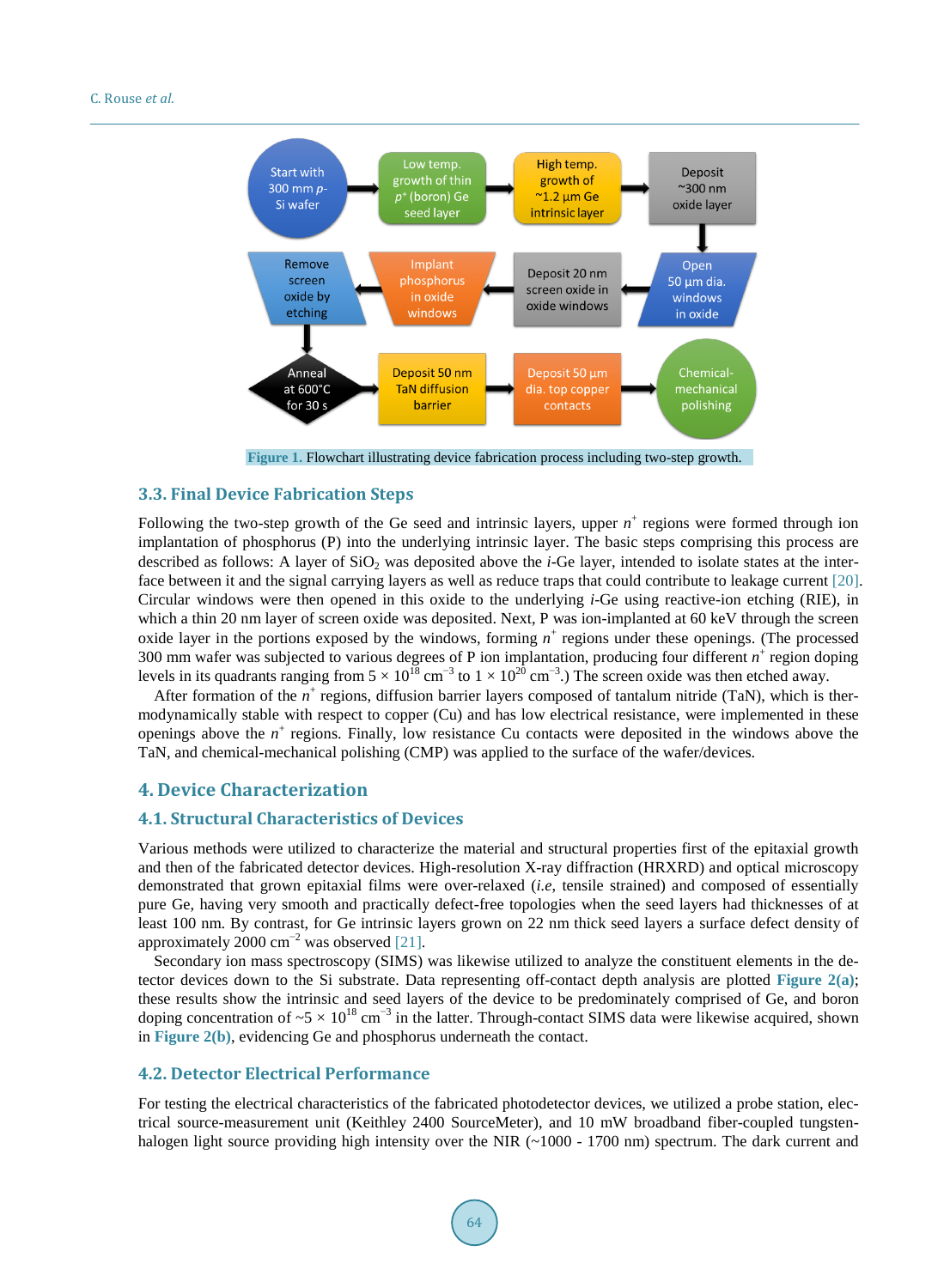<span id="page-4-0"></span>

**Figure 2.** (a) "Off-contact" SIMS analysis data measured down through  $SiO<sub>2</sub>$  and the underlying PIN detector layer structure. (b) "Through-contact" SIMS analysis data measured down through Cu contact and the underlying PIN detector layer structure.

photocurrent I-V curves are shown in **[Figure 3\(a\)](#page-5-0)**. For a device (different from the one used for SIMS data) with *n*<sup>+</sup> region P doping level of  $5 \times 10^{19}$  cm<sup>-3</sup>, the measured dark current at −1 V was approximately 0.6 nA, which is low compared to minimal dark current results reported to date for Ge/SiGe photodetectors [\[22\]](#page-7-6)[-\[24\].](#page-7-7) For 100 μm square devices, this corresponds to a dark current density of 6  $\mu A/cm^2$ . Furthermore, the dark current remained relatively steady even as the magnitude of the reverse bias was increased, rising only slightly to 0.7 nA and 1.1 nA, at  $-2$  V and  $-4$  V, respectively.

The photocurrent at −1 V for this device was 168 nA, over two orders of magnitude greater than the dark current, which increased marginally with greater negative bias. The zero bias dark photocurrent was 138 nA, above 80% the value of that produced at −1 V. In addition, the maximum forward-to-reverse current ratio measured at  $\pm 1$  V was ~2 × 10<sup>5</sup> for a 10<sup>19</sup> cm<sup>-3</sup> *n*<sup>+</sup>-doped device.

Additionally, temporal characterization of the photoresponse for the PIN photodetector devices was performed while modulating the incident front-surface illumination on and off. **[Figure 3\(b\)](#page-5-0)** shows the plotted photoresponse for a device with  $n^+$  region doping of  $5 \times 10^{19}$  cm<sup>-3</sup>. It is seen that the dark current with no NIR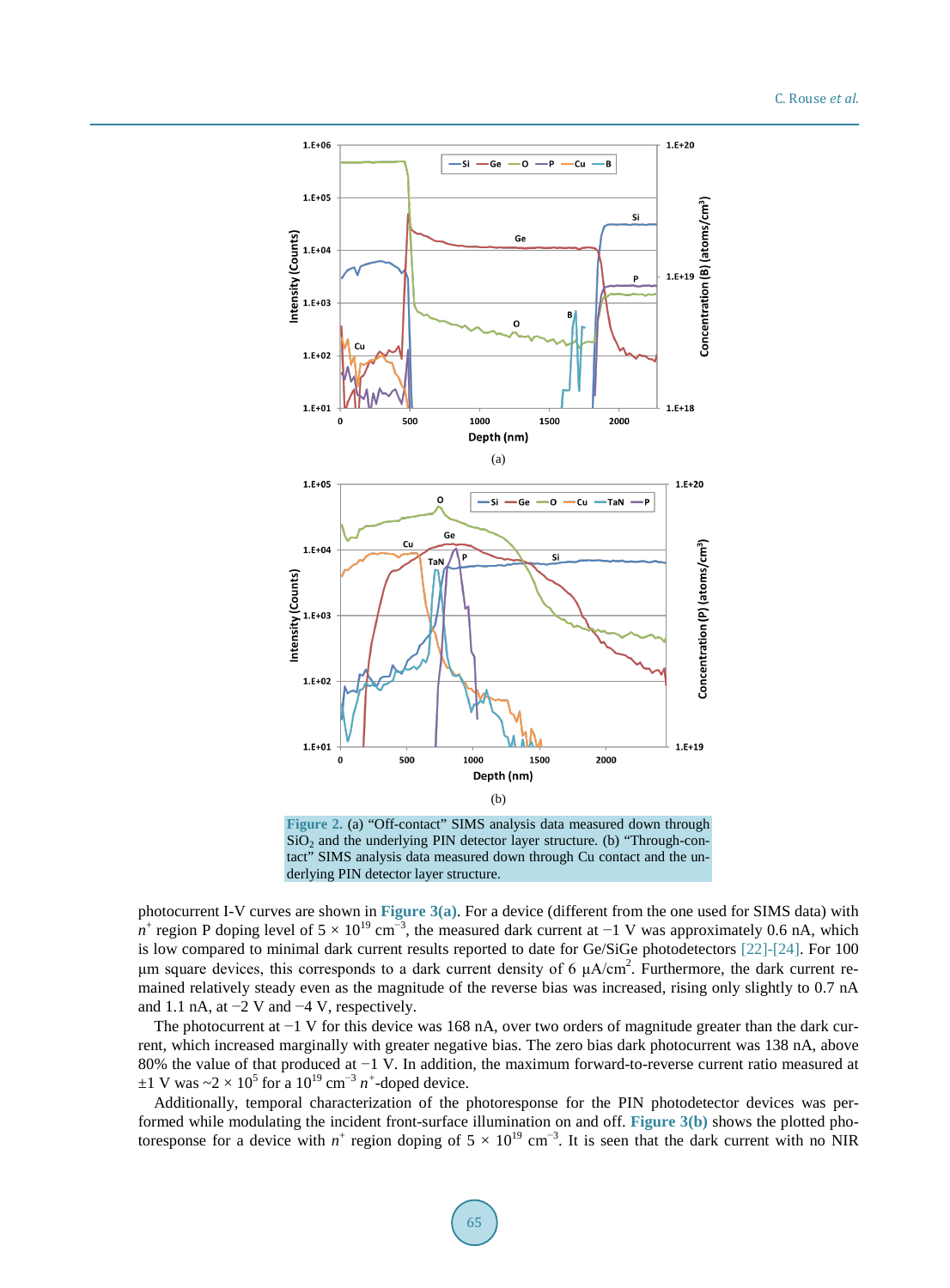<span id="page-5-0"></span>

**Figure 3.** (a) Dark current and photocurrent I-V curves for detector device (dark current data partially extrapolated to compensate for measurement uncertainty); (b) time-dependent photoresponse measured while periodically modulating the incident NIR radiation source on and off.

| Measured/Calculated<br>Device Properties | $n^+$ Region Doping Levels          |                                     |                                     |                                     |
|------------------------------------------|-------------------------------------|-------------------------------------|-------------------------------------|-------------------------------------|
|                                          | $5 \times 10^{18}$ cm <sup>-3</sup> | $1 \times 10^{19}$ cm <sup>-3</sup> | $5 \times 10^{19}$ cm <sup>-3</sup> | $1 \times 10^{20}$ cm <sup>-3</sup> |
| Dark Current $@ -1V(nA)$                 | 1.38                                | 1.16                                | 0.57                                | 1.04                                |
| Photocurrent $@ -1V(nA)$                 | 56                                  | 87                                  | 168                                 | 101                                 |
| Photo/Dark Ratio $@ -1V$                 | 41                                  | 75                                  | 288                                 | 97                                  |
| Photocurrent $@0V(nA)$                   | 29                                  | 56                                  | 138                                 | 16                                  |
| $I_F/I_R$ (Dark) Ratio @ $\pm 1$ V       | $4.6 \times 10^{4}$                 | $1.9 \times 10^{5}$                 | $4.8 \times 10^{4}$                 | $5.1 \times 10^{3}$                 |

<span id="page-5-1"></span>Table 1. Comparison of I-V results for four devices having different *n*<sup>+</sup> region (P) doping concentrations.

exposure was below 1 nA. Under illumination, the measured photocurrent rose to above 100 nA, with sharp high/low transitions.

**[Table 1](#page-5-1)** presents a comparison of the I-V measurements and corresponding calculated values procured from fabricated photodetector devices characterized by different *n*<sup>+</sup> region doping levels. In these devices, the *n*-type regions must have sufficient doping (e.g., >10<sup>19</sup> cm<sup>-3</sup>) to enable the electron transport between the metal and the semiconductor to be in the field emission regime for the creation of low-resistance ohmic contacts [\[25\].](#page-7-8) The ratio of photocurrent to dark current ("Photo/Dark"), for which both are measured at −1 V bias, basically constitutes the current gain of the device samples under illumination. In addition, " $I_F/I_R$  (Dark) Ratio" is the forward-to-reverse current ratio measured at  $\pm 1$  V bias, where higher ratios (greater asymmetry) indicate better rectifying behavior for the PIN devices. Based on these results, the  $5 \times 10^{19}$  cm<sup>-3</sup> device, which meets the above mentioned criteria for ohmic contacts, had the best overall performance including the highest photocurrent and gain, and thus is considered to have an optimal doping concentration for these types of PIN devices. The lower performance for the highest doped device may be attributed in part to less photons reaching the absorption layer due to free-carrier absorption, which increases substantially with higher doping.

## **5. Summary and Conclusions**

Ge provides a low-cost alternative material system for developing uncooled photodetectors operating at NIR wavelengths using CMOS based fabrication processes. PIN photodetectors incorporating epitaxial Ge layers on large-area 300 mm Si substrates using leading-edge facilities and growth techniques have been developed. We have utilized a two-step low/high temperature fabrication process to reduce dark current as well as introduce tensile stain. Characterization of the material properties of fabricated detector devices evidenced high quality epitaxial growth of pure Ge. In addition, electrical characterization of devices with various  $n^+$  region doping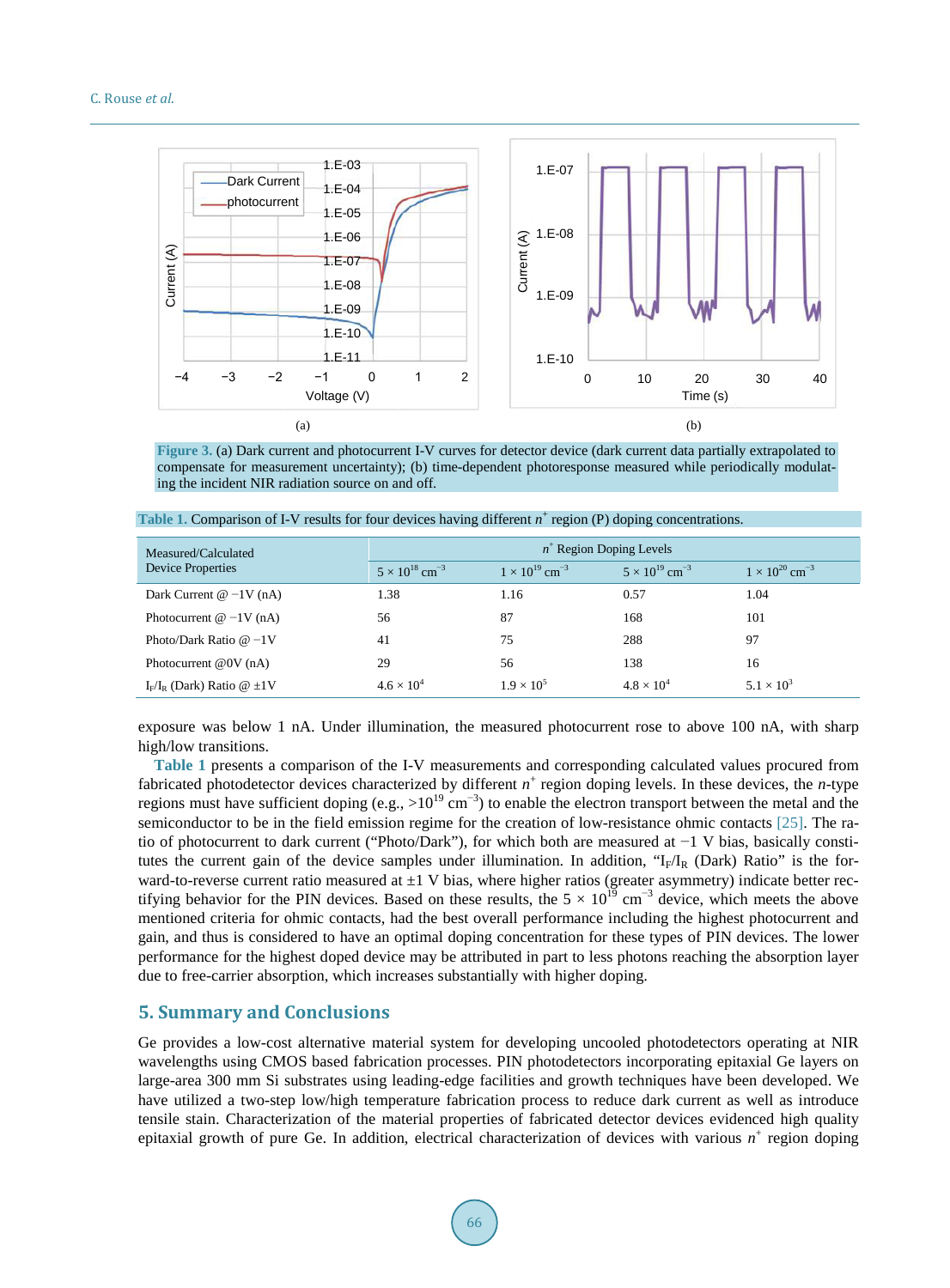concentrations demonstrated low dark currents down to  $\sim 0.6$  nA and above two orders of magnitude enhancement in current under broadband illumination at  $-1$  V bias, with  $5 \times 10^{19}$  cm<sup>-3</sup> identified to be the optimal  $n^+$ doping level. Arrays developed based on such NIR photodetectors exhibiting low dark current could potentially benefit applications such as muzzle flash or hostile fire detection for which low noise background is desired.

## **6. Future Work**

Each fabricated wafer contains hundreds of different devices which we characterize via SIMS and electrical measurements. Due to the difficulty of maintaining control over Ge etching, further investigation mainly employing transmission electron microscopy (TEM) is needed in order to confirm the uniformity of the Ge in different devices across the wafer.

## **Acknowledgements**

This research was developed with funding from the Defense Advanced Research Projects Agency (DARPA). The views, opinions, and/or findings expressed are those of the authors and should not be interpreted as repressenting the official views or policies of the Department of Defense or the US Government.

#### **References**

- <span id="page-6-0"></span>[1] Stobie, J., Hairston, A., Tobin, S., Reine, M., Minich, B., Welsch, J. and Marciniec, J. (2007) VLIWR HgCdTe Staring Focal Plane Array Development. *Proceedings of SPIE*, San Diego, 26 August 2007, 66600L-66600L.
- [2] Rawe, R., Timlin, A., Davis, M., Devitt, J. and Greiner, M. (2004) Advanced Large-Format InSb FPA Maturation at CMC Electronics. *Proceedings of SPIE*, Orlando, 30 August 2004, 152-162.
- <span id="page-6-1"></span>[3] Onat, B.M., Huang, W., Masaun, N., Lange, M., Ettenberg, M.H. and Dries, C. (2007) Ultra-Low Dark Current In-GaAs Technology for Focal Plane Arrays for Low-Light Level Visible-Shortwave Infrared Imaging. *Proceedings of SPIE*, Orlando, 9 April 2007, 152-162. <http://dx.doi.org/10.1117/12.720522>
- <span id="page-6-2"></span>[4] Wang, J. and Lee, S. (2011) Ge-Photodetectors for Si-Based Optoelectronic Integration. *Sensors*, **11**, 696-718. <http://dx.doi.org/10.3390/s110100696>
- <span id="page-6-3"></span>[5] Hansen, M.P. and Malchow, D.S. (2008) Overview of SWIR Detectors, Cameras, and Applications. *Proceedings of SPIE*, Orlando, 16 March 2008, 69390I-69390I.
- <span id="page-6-4"></span>[6] Liu, J., Cannon, D.D., Wada, K., Ishikawa, Y., Jongthammanurak, S., Danielson, T., Michel, J. and Kimerling, L.C. (2005) Tensile Strained Ge p-i-n Photodetectors on Si Platform for C and L Band Telecommunications. *Applied Physics Letters*, **87**, 011110. <http://dx.doi.org/10.1063/1.1993749>
- <span id="page-6-5"></span>[7] Morse, M., Dosunmu, O., Sarid, G. and Chetrit, Y. (2006) Performance of Ge-on-Si p-i-n Photodetectors for Standard Receiver Modules. *IEEE Photonics Technology Letters*, **8**, 2442-2444. <http://dx.doi.org/10.1109/LPT.2006.885623>
- <span id="page-6-6"></span>[8] Okyay, A.K. (2007) Si-Ge Photodetection Technologies for Integrated Optoelectronics. Ph.D. Thesis, Stanford University.
- <span id="page-6-7"></span>[9] Rogalski, A. (2012) Progress in Focal Plane Array Technologies. *Progress in Quantum Electronics*, **36**, 342-473. <http://dx.doi.org/10.1016/j.pquantelec.2012.07.001>
- <span id="page-6-8"></span>[10] Sood, A.K., Richwine, R.A., Sood, A.W., Puri, Y.R., DiLello, N., Hoyt, J.L., Akinwande, T.I., Dhar, N.K., Balcerak, R.S. and Bramhall, T.G. (2011) Characterization of SiGe-Detector Arrays for Visible-NIR Imaging Sensor Applications. *Proceedings of SPIE*, Orlando, 25 April 2011, 801240-801240. <http://dx.doi.org/10.1117/12.889205>
- <span id="page-6-9"></span>[11] Feng, D., Shirong, L., Dong, P., Feng, N.N., Liang, H., Zheng, D., Kung, C.C., Fong, J., Shafiiha, R., Cunningham, J., Krishnamoorthy, A.V. and Asghari, M. (2009) High-Speed Ge Photodetector Monolithically Integrated with Large Cross-Section Silicon-on-Insulator Waveguide. *Applied Physics Letters*, **95**, 261105. <http://dx.doi.org/10.1063/1.3279129>
- <span id="page-6-10"></span>[12] Luong, K.P., Dau, M.T., Zrir, M.A., Stoffel, M., Le Thanh, V., Petit, M., Ghrib, A., El Kurdi, M., Boucaud, P, Rinnert, H. and Murota, J. (2013) Control of Tensile Strain and Interdiffusion in Ge/Si(001) Epilayers Grown by Molecular-Beam Epitaxy. *Journal of Applied Physics*, **114**, 083504. <http://dx.doi.org/10.1063/1.4818945>
- <span id="page-6-11"></span>[13] Liu, J., Camacho-Aguilera, R., Bessette, J.T., Sun, X., Wang, X., Cai, Y., Kimerling, L.C. and Michel, J.F. (2012) Ge-on-Si Optoelectronics. *Thin Solid Films*, **520**, 3354-3360. <http://dx.doi.org/10.1016/j.tsf.2011.10.121>
- <span id="page-6-12"></span>[14] Ishikawa, Y. and Wada, K. (2010) Germanium for Silicon Photonics. *Thin Solid Films*, **518**, S83-S87. <http://dx.doi.org/10.1016/j.tsf.2009.10.062>
- <span id="page-6-13"></span>[15] DiLello, N.A. (2012) Fabrication and Characterization of Germanium-on-Silicon Photodiodes. Ph.D. Thesis, Massa-